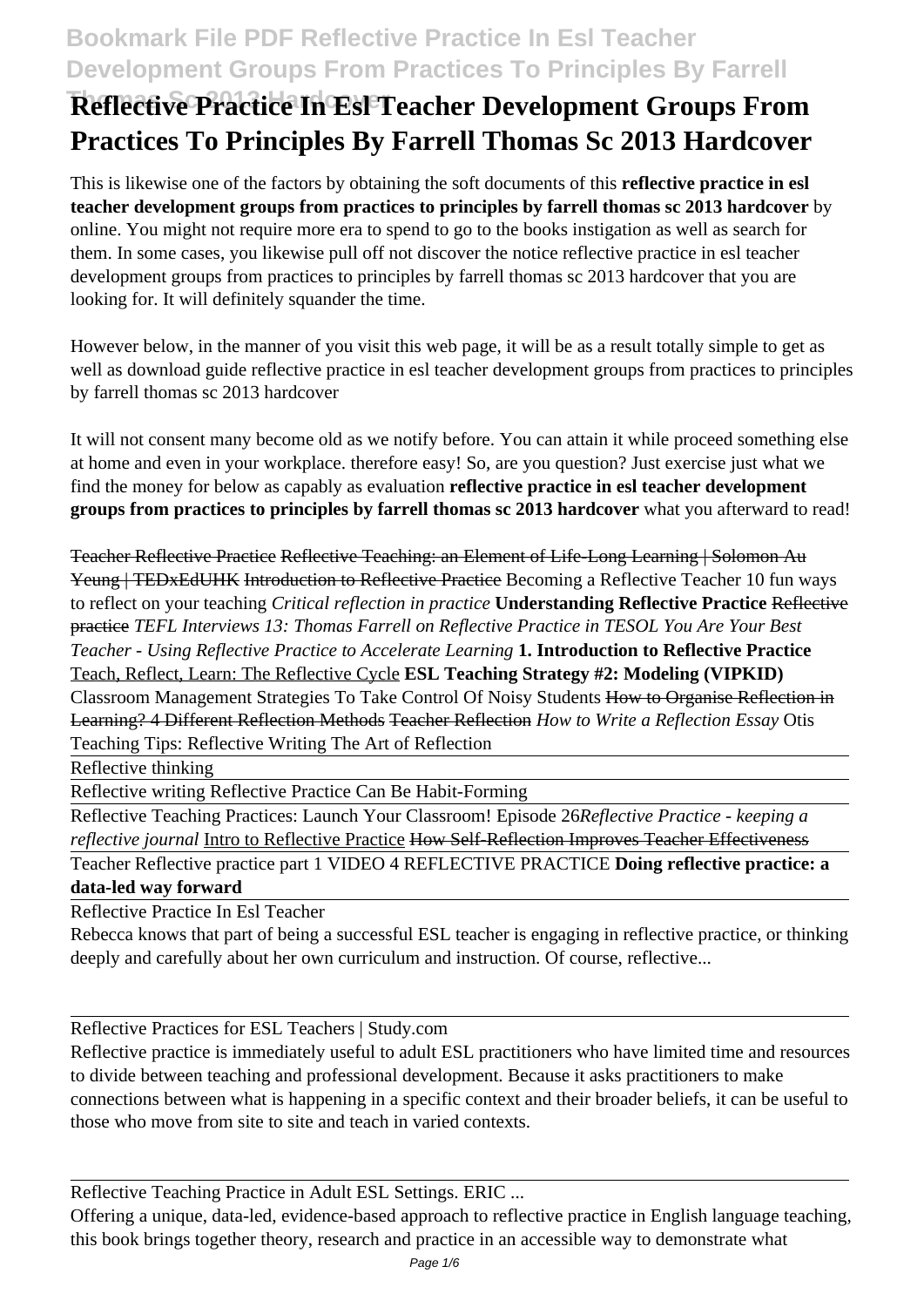#### reflective practice looks like and how it is undertaken in a range of contexts.

Reflective Practice in English Language Teaching (ESL ...

Buy Reflective Practice in ESL Teacher Development Groups: From Practices to Principles 1st ed. 2013 by T. S. C. Farrell (ISBN: 9781349332328) from Amazon's Book Store. Everyday low prices and free delivery on eligible orders.

Reflective Practice in ESL Teacher Development Groups ...

Reflective Practice in ESL Teacher Development Groups discusses the concept of reflective practice in ESL teachers using data from a 3-year collaborative partnership in which three ESL teachers in Canada explored their professional development through reflective practice. The process involved regular group discussions, teacher journal writing, classroom observations and pre and post-interviews ...

Reflective Practice in ESL Teacher Development Groups ...

The present paper addresses the issue of classroom research and reflective practice in current ESL pedagogy and teacher professional development. The theoretical introduction is followed by research findings recently gathered from Sri Lankan ESL teachers.

Research and Reflective Practice in the ESL Classroom ...

The Reflective Teaching Model (RTM: Hart, Najee-ullah, & Schultz, 2004), originally implemented in mathematics and science teacher education, fosters ongoing observation and evaluation, thus encouraging teachers to identify and examine their own teaching practices and beliefs in order to implement changes that lead to improved learning.

### REFLECTIVE PRACTICE IN ENGLISH TEACHER EDUCATION: WHY ...

Reflective teaching: Exploring our own classroom practice. 3.835895. Average: 3.8 ( 195 votes) Reflective teaching means looking at what you do in the classroom, thinking about why you do it, and thinking about if it works - a process of self-observation and self-evaluation. By collecting information about what goes on in our classroom, and by analysing and evaluating this information, we identify and explore our own practices and underlying beliefs.

Reflective teaching: Exploring our own classroom practice ...

Reflective teaching is an example of professional development, starting in your own classroom. The process of reflection comes with a cycle to follow: Teach; Self-assess the effect of your teaching on learning; Consider new ways of teaching that can improve the quality of learning; Try these ideas in practice

How to become a reflective teacher - The complete guide ...

Reflective practice encourages innovation. Reflective practice allows you to adapt lessons to suit your classes. You can create and experiment with new ideas and approaches to your teaching to gain maximum success. By varying learning and experimenting with new approaches, students have a richer learning experience.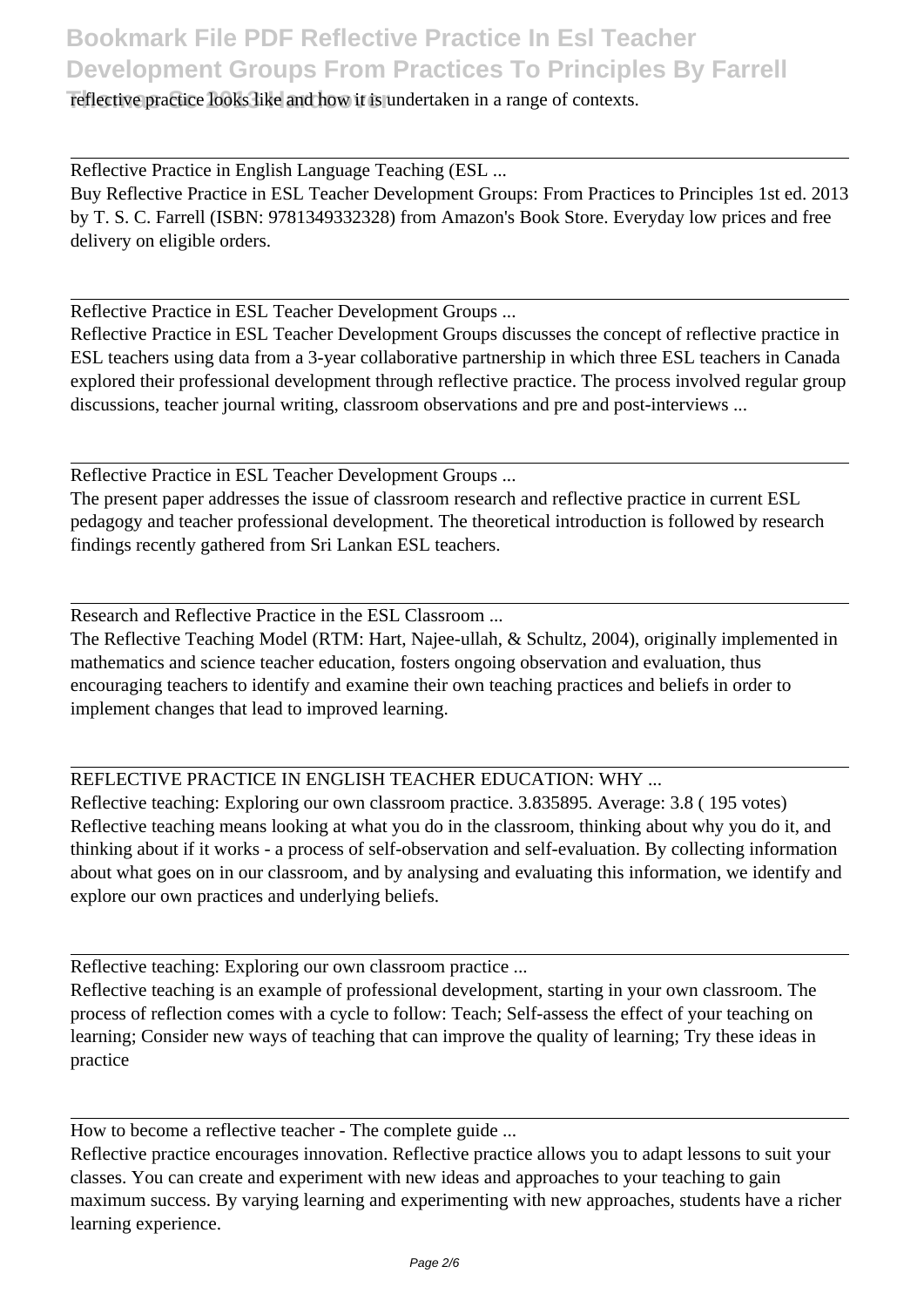### **Bookmark File PDF Reflective Practice In Esl Teacher Development Groups From Practices To Principles By Farrell Thomas Sc 2013 Hardcover**

Getting started with Reflective Practice

eelt0873.indd 4 11/14/2017 8:50:48 PM. Reflective Practice for Language Teachers5 are usually held at the tacit level of awareness. As such, "reflection" is seen as a key component associated with understanding the concept of "self" because it brings these tacit conceptualizations to a level of awareness.

Reflective Practice for Language Teachers

The concepts 'reflection' or 'reflective practice' are entrenched in the literature and discourses of teacher education and teachers' professional development.

(PDF) Reflective Practices in Teaching: Profession and ...

Buy Reflective Practice in English Language Teaching: Research-Based Principles and Practices (ESL & Applied Linguistics Professional Series) 1 by Mann, Steve, Walsh, Steve (ISBN: 9781138839489) from Amazon's Book Store. Everyday low prices and free delivery on eligible orders.

Reflective Practice in English Language Teaching: Research ...

Reflective practice is a process that facilitates teaching, learning and understanding, and it plays a central role in teachers' professional development. When student teachers carry out systematic enquiry into themselves, they understand themselves, their practices and their students.

### REFLECTIVE PRACTICES: A MEANS TO TEACHER DEVELOPMENT

It goes far beyond looking at exam grades or points in a spreadsheet: it's a detailed process that truly gets to the heart of your teaching. Reflective teaching can be done in private, but you can also get your colleagues to help. For starters, it can be about understanding what tasks and activities lead to good results. But, when done properly, it can help you to re-assess the beliefs, values and philosophies that underpin your practice.

The Importance of Being a Reflective Teacher

Reflective Practice in ESL Teacher Development Groups: From Practices to Principles. UK: Palgrave Macmillan. Farrell, T.S.C. 2018. Research on Reflective Practice in TESOL. New York: Routledge. Ghaye, T. 2011. Teaching and Learning through Reflective Practice: A Practical Guide for Positive Action. Second Edition.

Teachers' Reflective Practice and Challenges in an ...

Assess your knowledge of reflection methods for ESL teachers with this multiple-choice quiz and worksheet. In addition to having a general understanding of this topic, you should be able to recall...

Reflective Practices for ESL Teachers - Study.com Reflective practice is becoming an important feature of ESL/EFL teacher education programs worldwide. One way that may promote reflective practice for English as a foreign language (EFL) teachers is the formation of teacher development groups. This study sought to investigate in what ways regular group discussion promotes reflective thinking. Page 3/6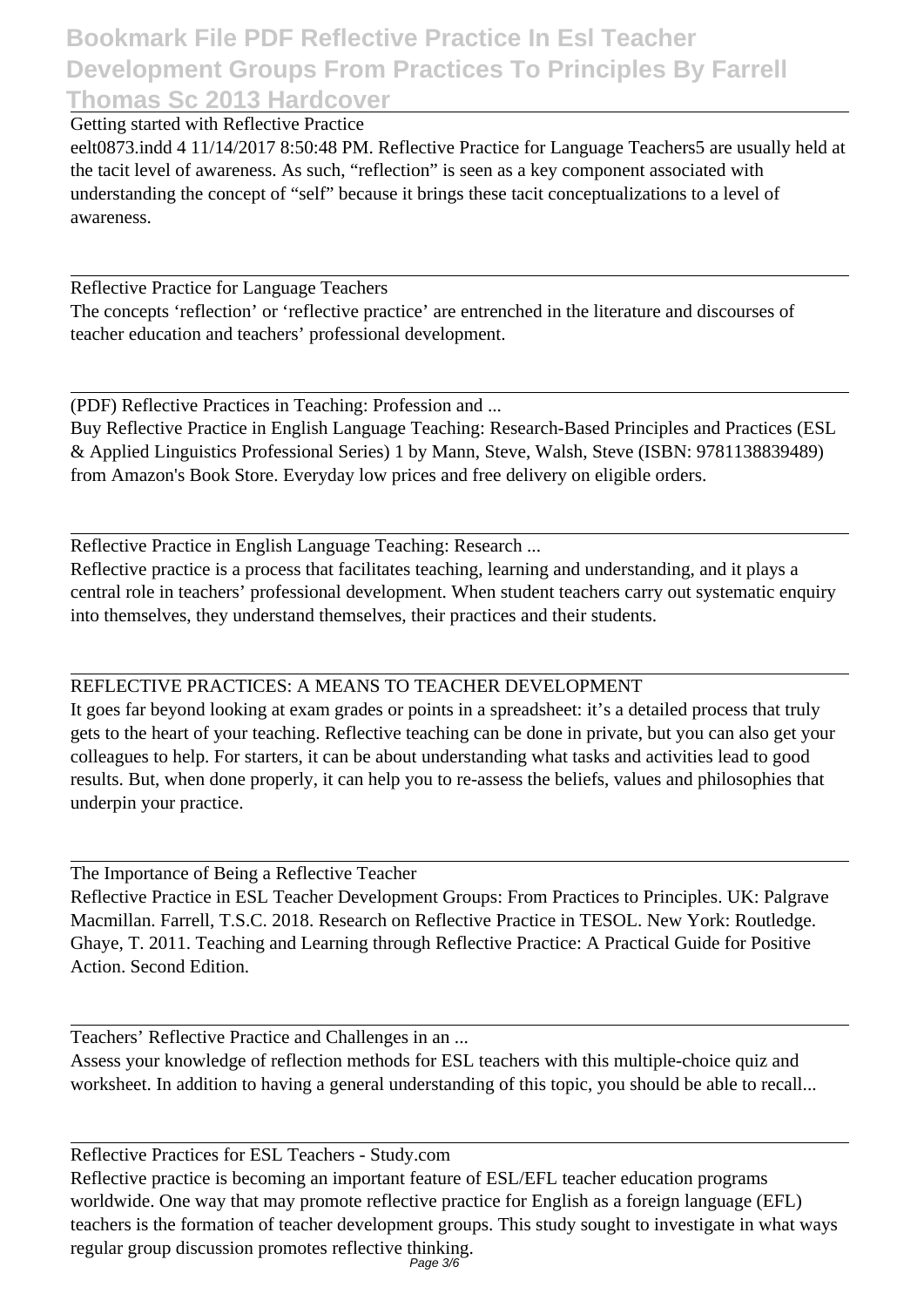# **Bookmark File PDF Reflective Practice In Esl Teacher Development Groups From Practices To Principles By Farrell Thomas Sc 2013 Hardcover**

Reflective Practice in ESL Teacher Development Groups discusses the concept of reflective practice in ESL teachers using data from a 3-year collaborative partnership in which three ESL teachers in Canada explored their professional development through reflective practice.

Offering a unique, data-led, evidence-based approach to reflective practice in English language teaching, this book brings together theory, research and practice in an accessible way to demonstrate what reflective practice looks like and how it is undertaken in a range of contexts. Readers learn how to do and to research reflective practice in their own settings. Through the use of data, dialogue and appropriate tools, the authors show how reflective practice can be used as an ongoing teaching tool that supports professional self-development.

This practical and engaging book introduces readers to reflective practice in English language teaching. Assuming no background knowledge, Thomas S. C. Farrell clearly and accessibly walks through ways that teachers can integrate and implement reflective practice in the classroom and in other contexts to benefit their teaching and their own professional development. Each chapter covers an important dimension of reflective practice and features many ready-to-use activities that are designed to empower teachers and allow them to overcome challenges they'll face throughout their careers. Covering many types of reflection and the many purposes it serves, this book addresses written reflection, lesson planning, classroom observation, classroom management, group communication and more. This resource is ideal for preservice and early career language teachers and is an important supplement to courses in language education and applied linguistics programs.

"Reflective practice means that a teacher is mindful of the path she is taking each day in her classroom as well as the effects her choices have on the learners. Pierce and Kalkman (2003) present reflective practice as a means of monitoring teacher and student progress in a learner-centered classroom. Pawan (2003) recommends instructor self- storying reflections (p. 30), and Dinkleman (2003) recommends reflective practice which might inform and change teachers ways of knowing. The present study combines and illustrates reflection, self-storying, and mindfulness. It is my own late-career ways of knowing myself as a teacher and understanding the path that has led me to the final decade of my long, varied, and challenging career in teaching, both in the United States and in Japan. I reflect on my Montessori training and teaching, as well as the reading approaches Maria Montessori offered which are still used today (Shaywitz & Shaywitz, 2004). On one level, this thesis is a meditation on a life of service, and on another level, it is an exploration of academic literacy within the ESL context. Clearly, there is much to be learned from reading novice ESL teachers diaries (Numrich, 1996); however, the literature does not include any mid to late-career teachers diaries. For this reason, I have combined diary study, reflective practice, and reader-response as methods of inquiry in this project"--Document.

In this comprehensive and detailed analysis of recent research on encouraging reflective practices in TESOL, Farrell demonstrates how this practice has been embraced within TESOL and how it continues to impact the field. Examining a vast array of studies through his own framework for reflecting on practice, Farrell's analysis comprises not only the intellectual and cognitive but also the spiritual, moral, and emotional aspects of reflection. Reflection questions at the end of each chapter provide a jumpingoff point for researchers, scholars, and teachers to further consider and reflect on the future of the field. Providing a holistic picture of reflection, this book is an original compendium of essential research on philosophy and principles, instruments used in studies, and theory and practice.

Taking the concept and the practice of reflective teaching forward, this book introduces a well-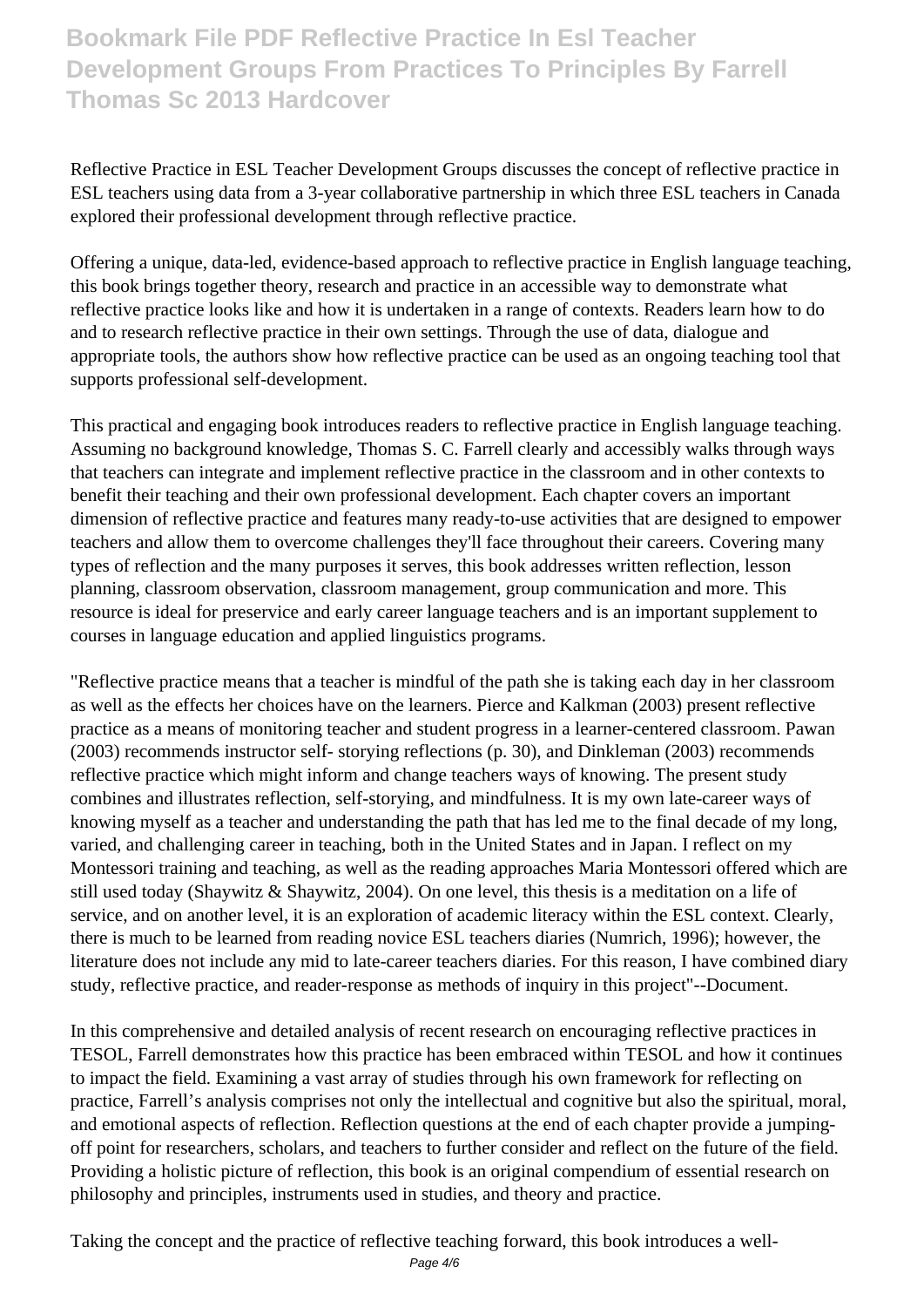# **Bookmark File PDF Reflective Practice In Esl Teacher Development Groups From Practices To Principles By Farrell**

structured, flexible framework for use by teachers at all levels of development, from pre-service to novice to the most experienced. The framework outlines five levels of reflective practice—Philosophy; Principles; Theory-of-Practice; Practice; Beyond Practice—and provides specific techniques for teachers to implement each level of reflection in their work. Designed to allow readers to take either a deductive approach, moving from theory-into-practice, or an inductive approach where they start from a practiceinto-theory position, the framework can be used by teachers alone, in pairs, or in a group.

This Element examines the concept of reflective practice in language teaching. It includes a brief description of what reflective practice is and how it is operationalized by two of its main protagonists, John Dewey and Donald Schön, as well as some of the limitations of their conceptions. This is used as an introduction to how the author further developed their conceptions when operationalizing reflective practice for language teachers through a five-stage framework for reflecting on practice for language teachers. The author then presents an in-depth case study of the reflections of an English as a Foreign Language (EFL) teacher working in Costa Rica as he moved through the five stages of the framework for reflecting on practice. The author then goes on to outline and discuss how reflective practice may be moved forward and calls attention to the importance of emotions in the process of reflection for language teachers.

This practical and engaging book introduces readers to reflective practice in English language teaching. Assuming no background knowledge, Thomas S. C. Farrell clearly and accessibly walks through ways that teachers can integrate and implement reflective practice in the classroom and in other contexts to benefit their teaching and their own professional development. Each chapter covers an important dimension of reflective practice and features many ready-to-use activities that are designed to empower teachers and allow them to overcome challenges they'll face throughout their careers. Covering many types of reflection and the many purposes it serves, this book addresses written reflection, lesson planning, classroom observation, classroom management, group communication and more. This resource is ideal for preservice and early career language teachers and is an important supplement to courses in language education and applied linguistics programs.

Use 80 reflection breaks as individual discussion starters or as part of a comprehensive professional growth plan that is perfect for teachers at all levels.

"A reflective practice requires conscious efforts by teachers to critically examine their pedagogy with the aim to enhance the quality of their teaching and instill positive transformations in their classrooms. Reflective teachers constantly engage in a cyclical process of inquiry and self-assessment, as they reexamine their underlying assumptions about teaching and work on aligning their practices with their beliefs. Practitioners delve into this rigorous examination, typically using introspective reflective teaching (RT) tools and techniques that may include surveys, interviews, journals, case-studies, peer observations, session recordings, and action research. While previous studies have investigated the impact of reflective teaching on pre-service teachers during their teacher training periods, few studies addressed the impact of reflective teaching on in-service teachers and its status in real-life classrooms. This paper probes the perspectives of seven ESL in-service teachers based in the UAE on the impact of reflective teaching. Data was collected using questionnaires and interviews conducted after the teachers' participation in a six-week RT program. Regarding the status of reflection in classrooms, the candidate selection procedure revealed that while many teachers recognize the significance of RT, few of them implemented reflective tools and engaged in systematic, evidence-based reflection in their daily practices. Following the RT program, the teachers indicated that RT provided valuable insights into teaching, allowed teachers to monitor their students' progress, and deepened the teachers' understanding of classroom events. Many of the teachers, also, reported that the RT approach enabled them to re-examine their teaching beliefs and enhanced their critical thinking and problem solving skills.